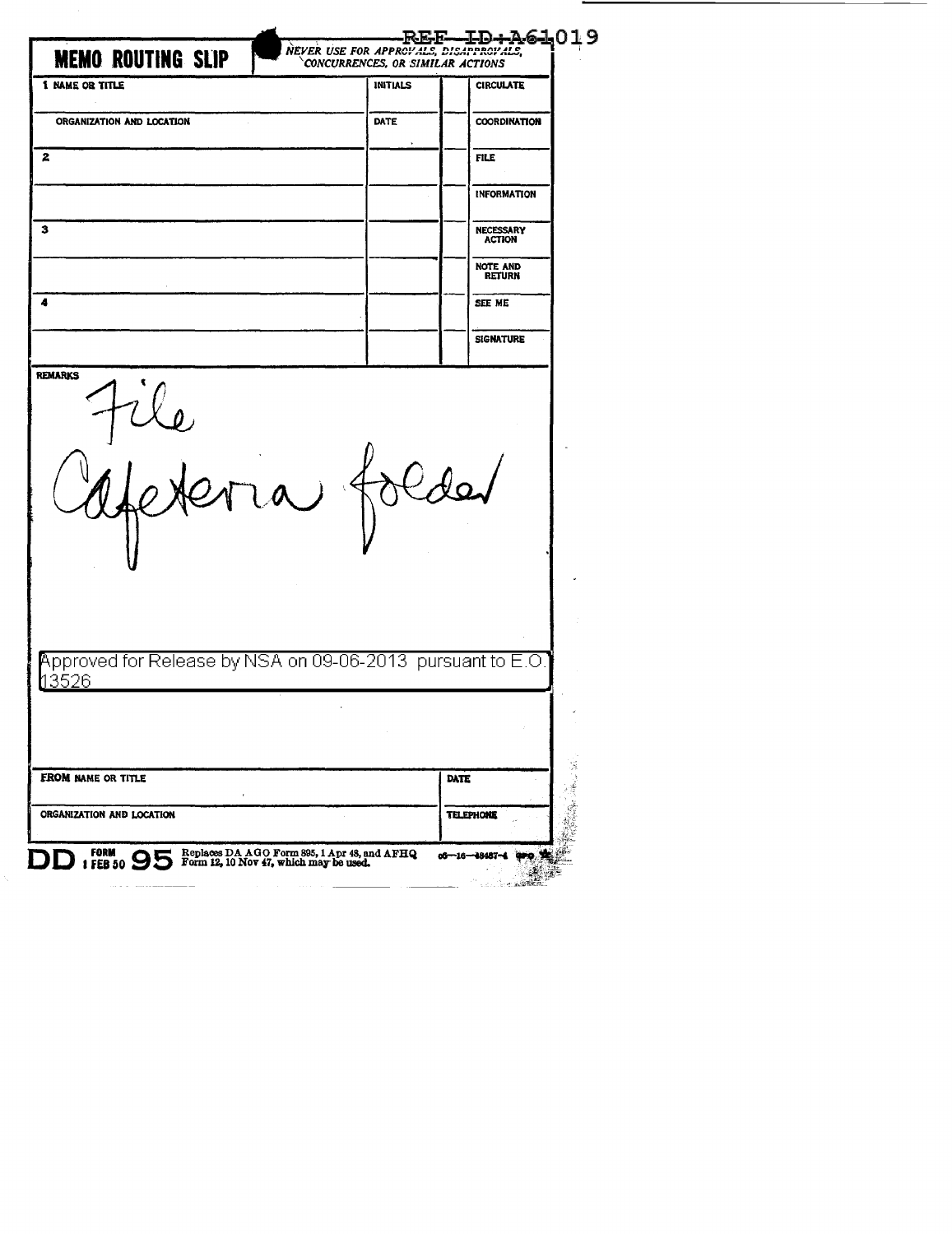REE ID: 461019 .<br>Vever use for approvals, disapprovals, **MEMO ROUTING SLIP** CONCURRENCES. OR SIMILAR ACTIONS 1 NAME OR TITLE INITIALS **CIRCULATE** ORGANIZATION AND LOCATION DATE COORDINATION  $007$ 5 Fit F INFORMATION  $\overline{\mathbf{a}}$ NECESSARY ACTION  $\ddot{\phantom{0}}$ NOTE AND SEE ME  $\overline{A}$ **SIGNATURE REMARKS** to I recall your remon Mary Regu referred \$ nal curiles These are the whereas Justi  $\boldsymbol{\mathcal{L}}$ Personne بصصر  $\boldsymbol{\mathcal{U}}$ `c ø roc تجعت **FROM NAME OR TITLE** DATE  $195EP57$ **TELEPHONE** ORGANIZATION AND LOCATION 603 Replaces DA AGO Form 895, 1 Apr 48, and AFHQ<br>Form 12, 10 Nov 47, which may be used. **FORM**  $T$  FEB 50  $95$ GPO 19st O-925564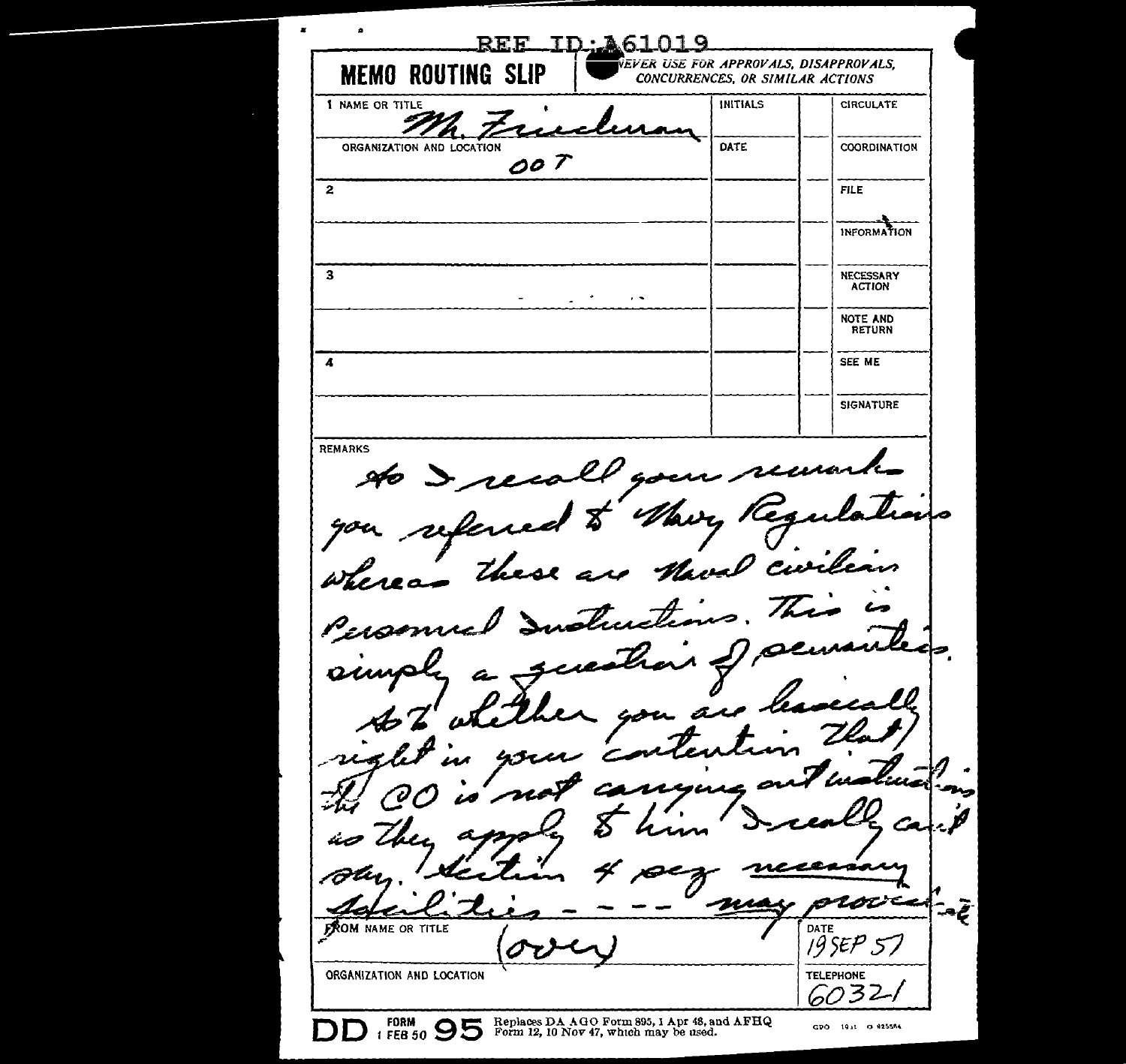ID: A61019 **REF** 

actually the contenio was established for the benefit of Marcal personnel (thus living only a handful of C.S. here during was times it was in-heiry, there was never any meccanity for employees for Themselves. Tou are sight in assuming NSS & les a field station. of concepts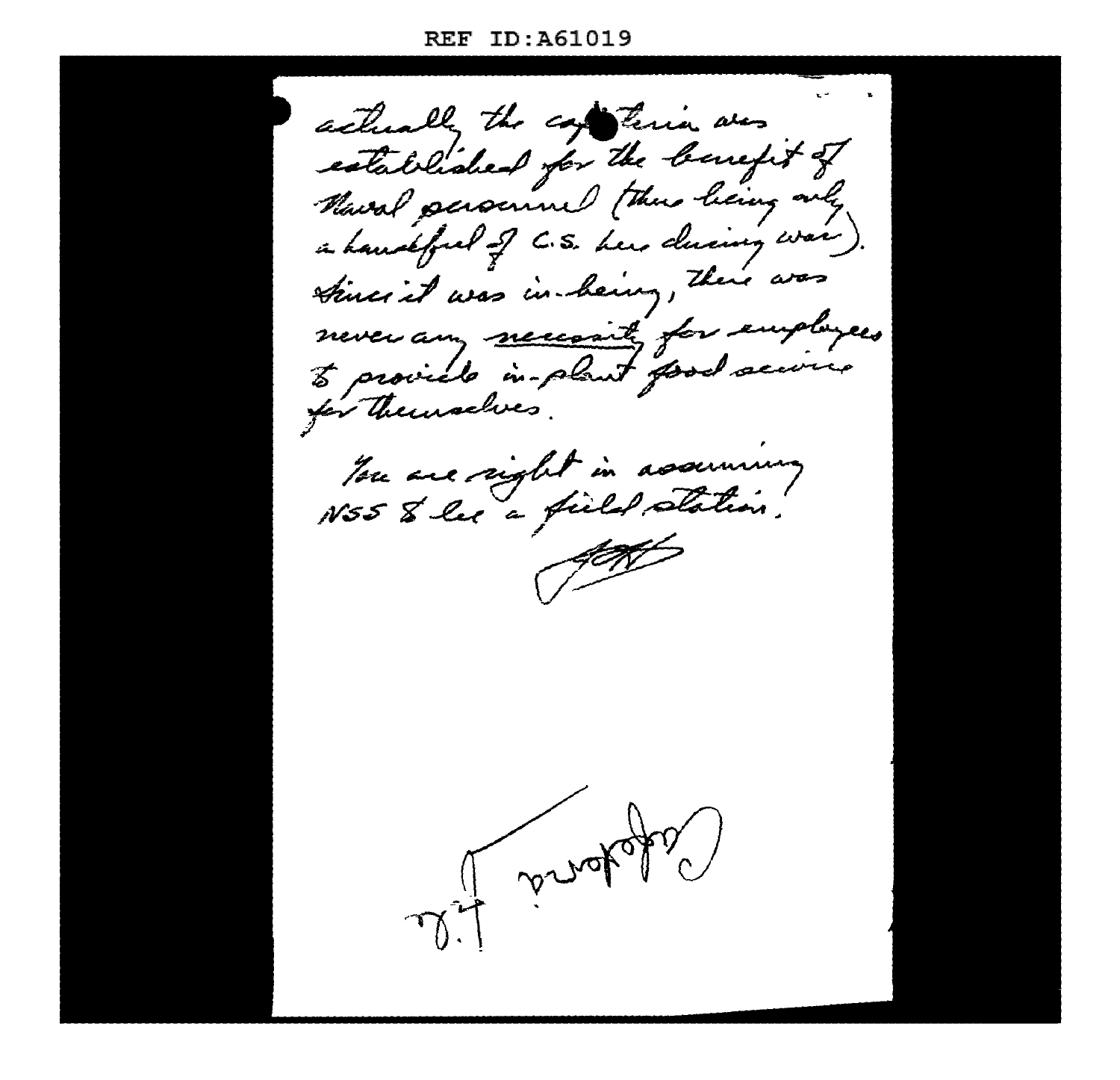**REF ID: A61019** 

NCPI 66.2-4

10 October 1949

OIR. UnderSecNav

**INSTRUCTION 66** 

### **EMPLOYEE SERVICES (FIELD)**

- Section 1. References.
	- $2.$ General provisions Information services

UCTIONS

- $3<sub>1</sub>$
- Food services 4. **Welfare services**
- 5. Financial services 6.
- $7 -$ Recreation services
- ġ. Special services
- Documents superseded 9.
- 

SECTION 1. REFERENCES

Paragraphs References................  $1 - 1$ ...........

1-1. The following are references in connection with employee services:

- a. Rules, Regulations, Policies, and Standards for the Control of Navy Publications and Printing, Appendix B, NAVEXOS P-35 (Revised).
	- b. BuSandA Manual, Vol. IV, V, and VI.
	- SecNav 1tr 49-108, N.D. Bul. of ō.
- 28 Геб 1949.
- d. Real Estate Manual for the Navy Department, NavDocks P-20.
	- e. Section  $3743$ , Rev. Stat.;  $\mu$ I USC 20.

SECTION 2. GENERAL PROVISIONS

Paragraphs

| Purposes of employee services   | -2-1    |
|---------------------------------|---------|
| Department policy               | $2 - 2$ |
| Organization and administration | $2 - 3$ |
| Handling unofficial funds       | 2–h     |

2-1. PURPOSES OF EMPLOYEE SERVICES.-The purposes of an employee services program are to keep employees informed of the policies and rules established by management, to make available for them where necessary those facilities which reduce to a minimum interruptions of work for personal affairs, and to provide bases for the development and continuance of interest in their jobs and places of work.

2-2. DEPARTMENT POLICY. -- It is the policy of the Department that a program of employee services based on the needs of the service be established in each naval activity. Only those services which contribute to morale, job interest, cooperation, better attendance, health, and productive output are considered justified under this program.

2-3. ORGANIZATION AND ADMINISTRATION.-- a. Principles of operation.--Employee services are an integral part of the Industrial Relations Program, and as such should consist only of facilities which contribute to the efficiency of the service. In no case should services be instituted which are adequately provided by community resources and care must be exercised to avoid providing facilities which offer competition to private business in the community. The Department, nevertheless, is concerned with steady day-to-day attendance and production of its employees, and where the absence of adequate community and business resources causes troublesome work interruptions, consideration should be given to the development of necessary employee services.

b. Use of community facilities and services.--Practical working relationships should be established with community groups and public and private agencies in order that the services and facilities of the community may be made readily available to employees. Where possible, employees should be referred directly to community services for assistance in personal. domestic, legal, and similar problems.

2-4. HANDLING UNOFFICIAL FUNDS.-Navy Regulation 1906 states "No officer detailed to duty involving the custody or disbursement of public funds shall be charged with the handling or custody of, or accountability for, any funds whatever other than funds placed in his custody by operation of law or regulation, or pursuant to the orders of the Secretary of the Navy." Navy Regulation 1901 construes the term "accountable officer<sup>#</sup> to mean an officer detailed to duty involving pecuniary responsibility for Government funds and property in his custody. Accordingly, "accountable officers," including disbursing officers and their deputies, are prohibited from handling the funds of any employee group or employee services organization.

### SECTION 3, INFORMATION SERVICES

Paragraphs

| Informing employees of important |  |
|----------------------------------|--|
| developments 3-1                 |  |
| Bulletin boards $3-2$            |  |
|                                  |  |
| Employee newspapers 3-4          |  |

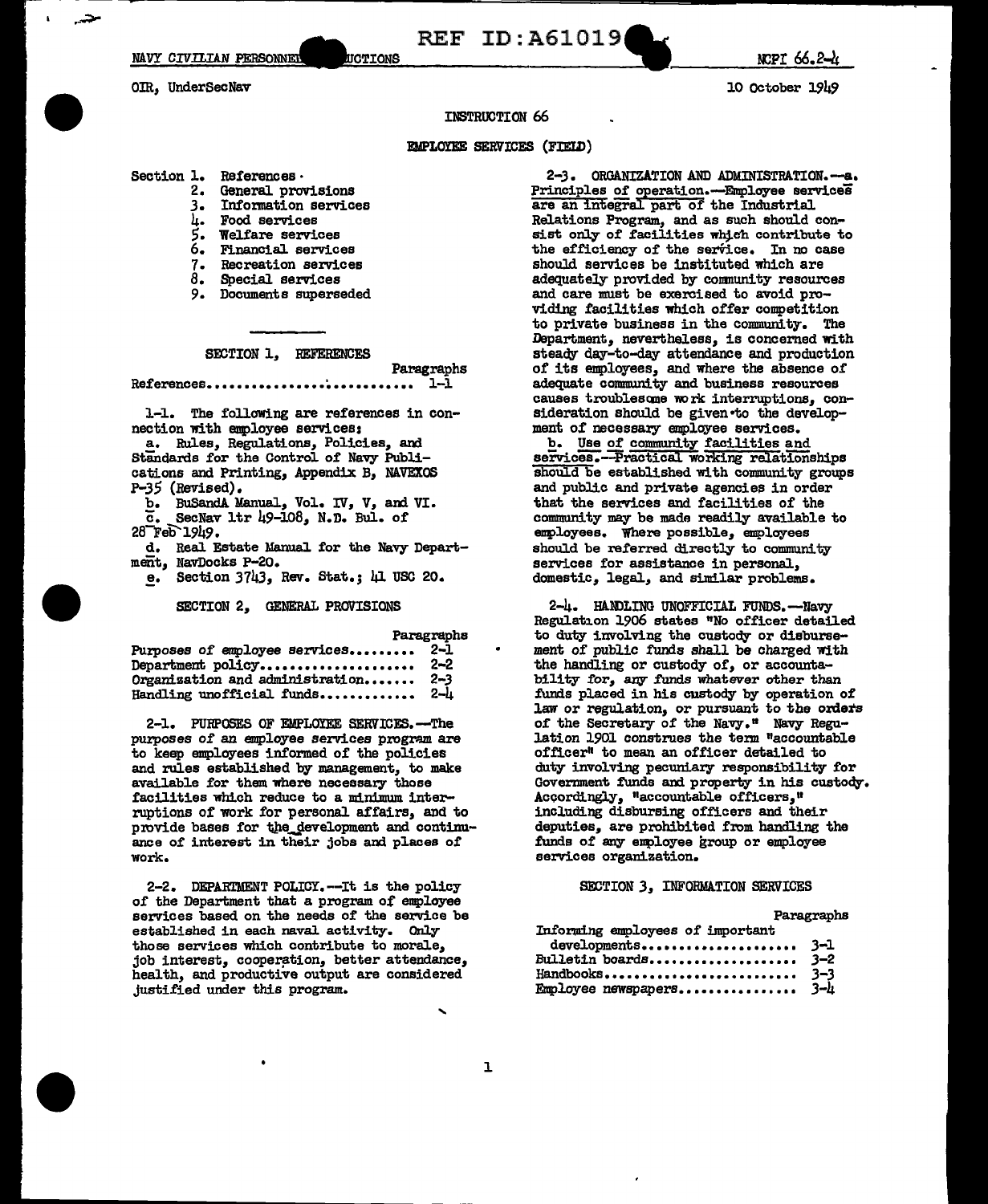#### 3-5 Other media.

3-1. INFORMING EMPLOYEES OF IMPORTANT DEVELOPMENTS.--- a. Policy.--- It is the policy of the Department to keep employees informed of major decisions affecting their employment. The Department recognizes that when employees are properly informed, they are relieved of undue concern and doubt over actions and decisions of management. The Department also recognizes that when important actions remain unexplained the inevitable effect is that employees become concerned over the uncertainties involved and fail to produce at their best. In general, all matters such as wage schedules, changes in working hours, work loads, production quotas, reductions in force, and similar items directly affecting their employment should be explained to them. These should be brought candidly to their attention through such channels as supervisory conferences and meetings. Shop Committees, Representatives of organized employees, employee newspapers, and bulletin boards. Supervisors should be fully acquainted with management's viewpoint in advance in order that they may assist in the formulation of certain decisions and be in a position to intelligently discuss such matters with employees.

3-2. BULLETIN BOARDS.--a. General statement.--It is directed that official and unofficial bulletin boards be maintained in each naval activity at such places where employees normally congregate or other places suitable for the general dissemination of information.

b. Official material.--Official orders with which employees in general are expected to conform should be posted currently on official bulletin boards.

c. Unofficial material.-All notices, other than official notices, are to be posted on unofficial bulletin boards. The posting of notices of meetings, social affairs, athletic events, and other literature of organized groups is permitted, provided such notices and literature do not contain propaganda against any individuals, Government agencies, or activities of the Federal Government, and provided they are submitted through employees of the activity. Organized groups should be permitted to use unofficial bulletin boards without further restrictions. Proposed notices and literature must be submitted to the head of the activity or his designated representative for approval prior to posting.

d. Suggestions for maintenance.--Bulletin boards, to be effective, must be attractive and should distinguish between official and unofficial material.

- (1) Bulletin boards should be standardized in each naval activity.
- The date for the removal of bulletins  $(2)$

from the boards should be designated on the boards, and the bulletins should be removed from the boards on such specified date.

- (3) Responsibility should be fixed for posting and servicing bulletin boards, and regular inspections of the boards should be made to assure that they are maintained in an orderly and efficient manner.
- $(h)$  An employee activity calendar, posted on unofficial boards, and changed periodically, will eliminate the need for numerous bulletins. This calendar may cover employee activities such as announcements of lodge, club, or other meetings, social affairs, athletic events, etc.

3-3. HANDBOOKS.--a. General statement.-Heads of naval activities are authorized to publish and issue such employee handbooks as they consider necessary. Employee handbooks should inform new employees about the activity, serve as ready reference for old employees for authentic information about the activity, and emphasize the role of each employee in the job to be done. Handbooks should be written with the idea of answering questions an employee is likely to ask. Important points should be highlighted for emphasis by the use of bold type, color, photographs, illustrations, charts, cartoons, maps, etc. The most effective handbook is of pocket size. A distinctive title is a definite asset.

b. Content.--The content of a handbook, to a large extent, depends upon the type of naval activity, the prevailing working conditions, the policies and procedures in effect, and the needs of management and employees. The following are recommended as desirable minimum content:

- Table of Contents. (1)
- (2) Foreword.
- Your Job What is Expected of  $(3)$ You. The employee should be advised of what is expected from him. His responsibility to management should be clearly defined. The importance of his daily work contribution and the necessity for team work, cooperation, and prompt regular attendance should be emphasized. Inform him where station orders and memoranda are available, and that he is responsible for reading and complying with them.
- $(1)$  Your Boss How He Will Help You. The employee should be advised that he should always discuss questions and problems with his supervisor, who is responsible for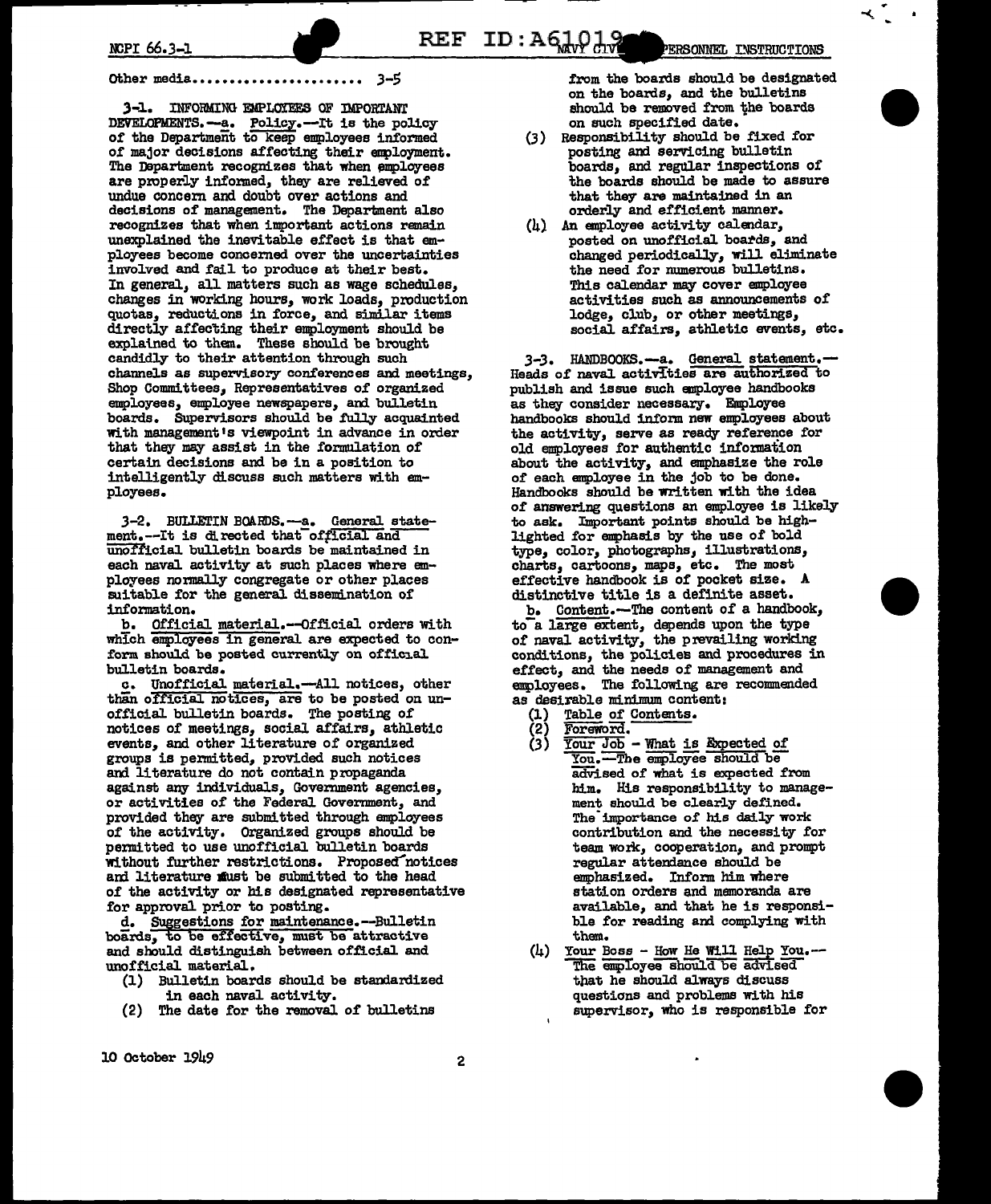المراب

his specific work assignments and for reviewing his work, recommending promotions, and advising him generally on any question involving his employment. Effort should be made to explain the basis of a sound relationship with his supervisor.

- (5) Civil Service Some Things You Should -The employee should be informed Know that his employment is governed by Navy Civilian Personnel Instructions as well as the Civil Service Act, Rules and Regulations. He should be advised as to the meaning of certain terms used in connection with civil service and that, as a civil service employee, certain regulations govern his employment and others provide him with benefits. He should be advised briefly as to both the requirements and benefits of Federal employment. Finally, he should be instructed to secure advice from his supervisor on any questions which arise in connection with his civil service employment. If supervisors are unable to answer such questions they will secure the answer from the Industrial Relations Offices. Otherwise they will refer employees to such offices for information.
- (6) Conditions of Employment.-Employees should be advised briefly of certain requirements and restrictions such as hours of work, leave, political activity, conduct, security, etc. They should also be instructed to secure advice from supervisors when questions or doubts arise.
- (7) Fair Treatment. What To Do About / Complaint, Request or Misunderstanding. The Grievance Procedure should be explained (see NCPI 80).
- (8) Industrial Relations Office.-The employee should be advised of the functions of the Industrial Relations Office and Personnel Supervisors in the shops, and where and how they may be contacted.
- (9) Training Opportunities.-The various training programs conducted by the activity should be described briefly, with emphasis on the purpose and value of each training course.
- (10) Safety and Health.-General funda-<br>mental methods of working safely should be emphasized, with a list of safety rules and brief descriptions of safe practices. The use of safety equipment should be explained and employees advised where and how to get it. Fire prevention practices and the importance of knowing what to do in the case of fires should be included. Activities handling combustibles may

want to devote a special section to the subject. Employees should be advised of the procedure to follow in case of an accident.

- (11) Employee Services.-Such employee services as are available should be set forth, indicating where and how their benefits may be obtained. Such services may include housing. transportation, insurance, hospitals, medical care, recreation, feeding, child care, savings bonds, banking facilities, counselling, community welfare agencies, etc.
- (12) Efficiency Ratings. -- Employees should be advised of the purposes of efficiency ratings, their frequency, their uses and significance, and the current appeals procedures.
- (13) Beneficial Suggestions.-The value of beneficial suggestions and the operation of such program should be outlined.
- (14) Awards.---Briefly explain the Distinguished Civilian Service and Meritorious Civilian Service Awards, the 20, 30,  $\mu$ 0 and 50 year awards, and such other incentive programs as are in effect.
- (15) The Flag and National Anthem.-The proper procedure to follow when the flag is displayed or the anthem is played should be outlined.
- (16) Military Rank and Corps Insignia.-Military rank and corps insignia should be graphically illustrated.
- (17) Relations with Unions, Shop Composition of local management with regard to these activities should be explained, setting forth the responsibilities and rights of such groups.
- $(18)$  Index.

c. Distribution.-Simply passing out the handbook to new employees as a casual formality invites only a casual perusal of its contents. It is recommended that it be presented during an indoctrination course. Important points of immediate concern to new employees should be emphasized, with reference made to other items which the employee should read at the earliest opportunity. Finally, the employee should be impressed with the fact that the handbook should be used largely as a reference manual for his benefit.

3-4. EMPLOYEE NEWSPAPERS.-a. General statement.-The publication of all employee newspapers must conform to the provisions of NAVEXOS P-35. See NCPI 66.1-1a. When non-appropriated funds do not entirely support the type of newspaper considered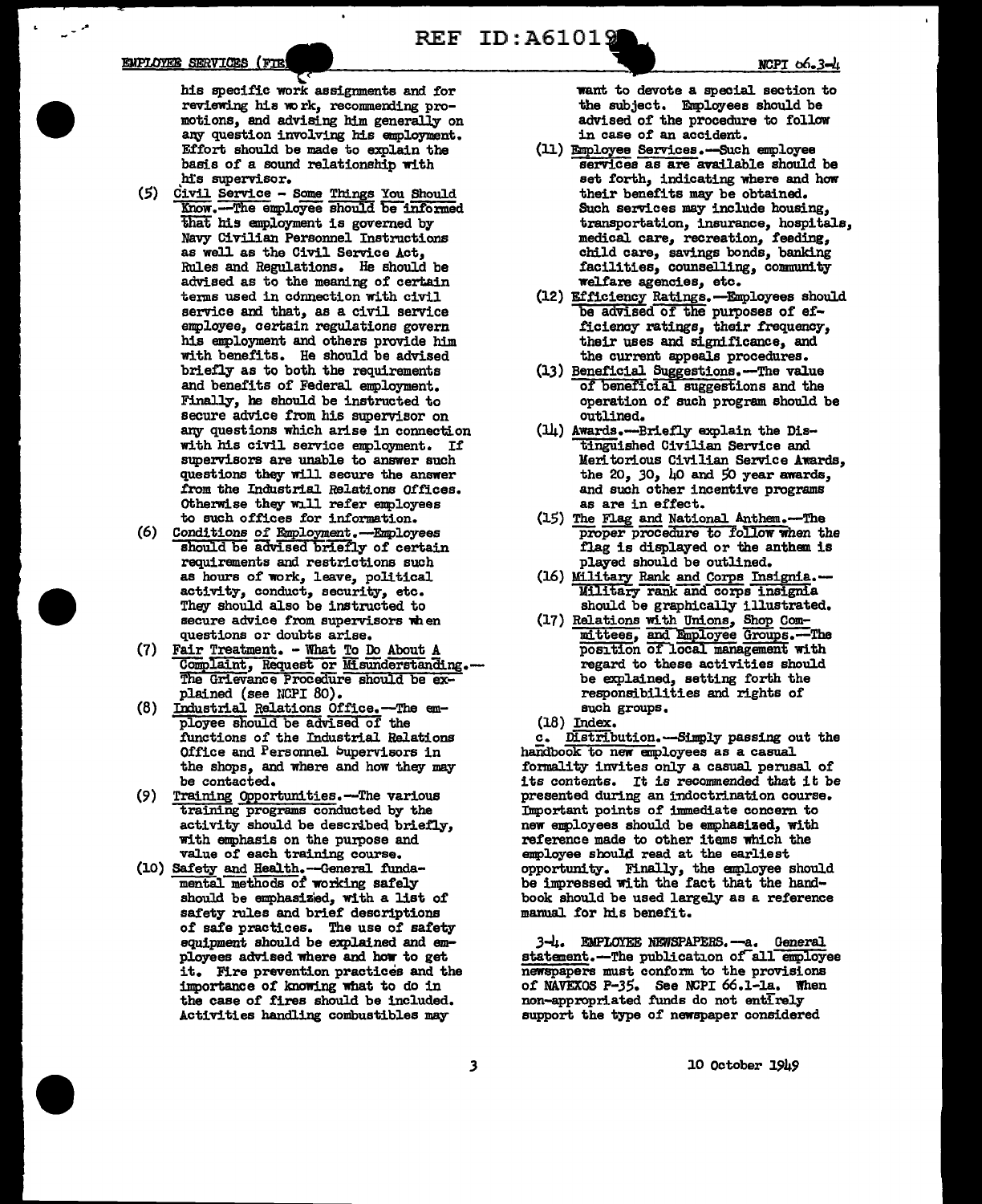desirable, station maintenance funds are usually used for this purpose.

b. Difficulties with publication.---Problems regarding organization and publishing should be referred to the appropriate District Publications and Frinting Office, Other problems may be referred to OIR Code 235.

c. Allotment of civilian and military space in newspapers. -- News and space in a Joint military-civilian newspaper should be allocated on a basis proportionate to the funds contributed from civilian and military sources.

d. Notices concerning organized employee groups.--The publication of notices and other literature of organized employee groups is permitted provided such notices and literature do not contain propaganda against any individuals, Government agencies, or activities of the Federal Government, and are submitted by employees in accordance with the procedure established by the head of the activity. Such items submitted for publication should be handled on a space-available basis in fair competition with other news items.

3-5. OTHER MEDIA.-a. Public address systems.--Public address systems installed at naval activities may be used according to the needs of the activities and direction of the commanding officers for important announcements, music, disaster control, news flashes, etc.

b. Station Orders, Bulletins, Memoranda and Regulations.-Station Orders, Bulletins, Memoranda and Regulations affecting employees should be kept current at all times and made available to employees in order that they may be continuously informed of their working conditions.

### SECTION 4, FOOD SERVICES

Paragraphs

| General statement 4-1               |  |
|-------------------------------------|--|
| Administration of food service 4-2  |  |
| Operation of food service 4-3       |  |
| Requirements of operators $\mu-\mu$ |  |
| Use of general mess 4-5             |  |
| Use of commissary store $\mu$ -6    |  |

4-1. GENERAL STATEMENT. -- It is the policy of the Department of the Navy to make available such assistance and facilities as are necessary so that employees may provide for themselves in-plant food service where necessary and practicable. Food service in general includes cafeterias, lunch counters, canteens, and vending machines, which will be operated in conformance with the provisions of this Section. Under certain conditions General Mess and Commissary Stores will be made available to employees as outlined in NCPI 66.4-5 and 4-6.

4-2. ADMINISTRATION OF FOOD SERVICE.-- a. Organization.--Food service is operated for the benefit of all employees of an activity through the medium of employee representatives who determine operating policies and procedures, subject to approval of the head of the activity. Normally employee organization and participation may be initiated by the appointment by the head of the activity of a five to seven member Cafeteria Association. However, the commanding officer may determine under certain circumstances that it is in the best interest of the employees and the activity to have some or all of the members of the Cafeteria Association designated through an elective process, or nominated by employee groups. In this manner employees and employee groups would be given the opportunity to select representatives responsible for the food service and its operation, subject to the provisions of this Section.

**REF ID:A61019** 

b. Function of Cafeteria Association.-The Cafeteria Association (or such other title as is selected) is responsible for developing, recommending, and executing plans for operation of the food service, subject to approval of the head of the activity. The Cafeteria Association may operate its food service either through employment of a manager or by entering into an agreement with a concessionaire.

c. Responsibility of Industrial Re-<br>lations Ufficer.--As a representative of the head of the activity, and to coordinate the activities of the Cafeteria Association with other operations of the establishment, the Industrial Relations Officer is usually appointed as an ex-officio member of the Association. The Industrial Relations Officer, functioning in this capacity, shall advise and assist the Association, and act as immediate point of contact between the Association and the head of the activity.

4-3. OPERATION OF FOOD SERVICE.-a. Operation by employment of a manager.-Where the decision of the Association, as approved by the head of the activity, is that it would best serve the activity's interests to employ an operating manager rather than the services of a concessionaire. an appropriate directive or station order with copy to OIR 235 will be issued, setting forth the conditions of operation, and giving the Cafeteria Association authority to use the facilities under the conditions prescribed in NCPI 66.4-4. It is suggested that in such a case the Cafeteria Association organize itself into a non-profit corporation in order to avoid personal liability for operations in connection with the food service.

b. Operation by concessionaire.--Where

10 October 1949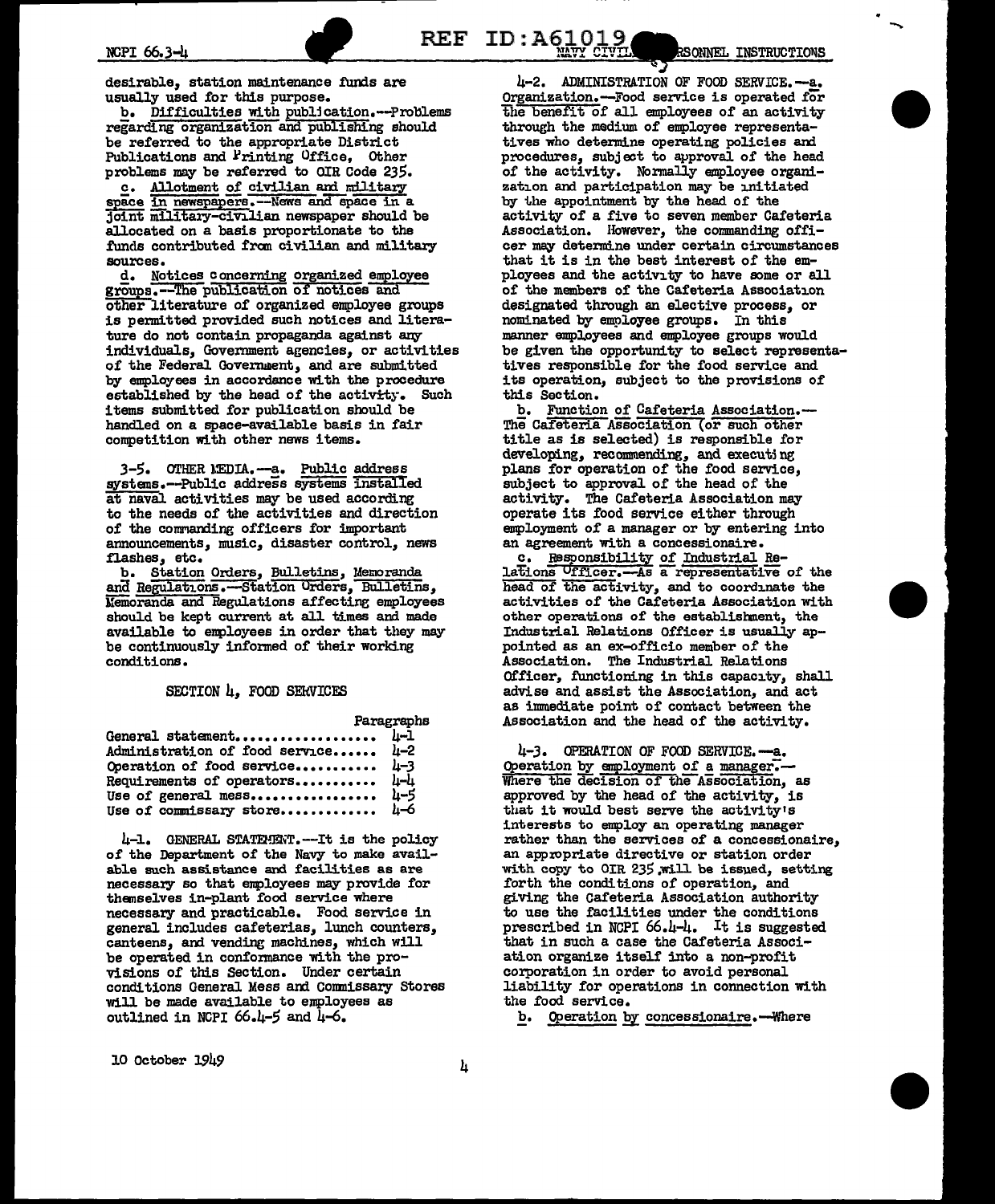



### ENPLOYEE SERVICES (FIELD)

the decision of the Cafeteria Association, as approved by the head of the activity, is to utilize the services of a concessionaire, any contract arrived at to secure such service should be negotiated between the Association and the concessionaire as the contracting parties, and should bear the signature of the head of the activity only as to approval of the terms of the contract and the use of the facilities. Such contract shall not obligate funds of the United States or otherwise bind the Government. Each contract will contain all provisions required by NCPI 66.4-4. A copy of each contract entered into will be forwarded to OIR 235 for post audit by the Office of the General Counsel. It is not necessary to secure prior approval on such contracts.

4-4. REQUIREME TS OF OPERATORS--a. Conformance with laws.--The food service shall be administered in compliance with all applicable state, municipal, and other local laws if such state, municipal, or other local government has jurisdiction over the area of the operation.

b. Taxation.--The food service shall pay, as and when due, any and all taxes becoming<br>due by virtue of the operation of such food service, including, but not limited to, all real estate or other taxes which may be held to be properly imposed on its possessory interest in the right to use the government premises. When the association employs a manager, it is considered a non-profit cooperative for tax purposes.

c. Cash sales.--All sales are to be for cash, and credit in any form is to be prohibited.

d. Audits.-Semi-annual or more frequent audits of the food service shall be made and submitted to the head of the activity. These audits should be made by an independent certified public accountant, and at the expense of the food service operator. In small activities, or in unusual circumstances, the head of the activity may direct station personnel to perform this duty.

e. Earnings.-The head of the activity shall establish a reasonable maximum rate of earnings for food service operations.

f. Use of profits.-Income from food service and associated services is to be used primarily for improving food service; secondarily for such welfare and recreation as will benefit the employees of the activity.

g. Insurance.--The Cafeteria Association or concessionar re shall maintain product, personal, and public liability insurance in amounts determined by the head of the activity.

h. Prohibited sales.--The sale of intoxicating liquors, beer, ale, or other intoxicating beverages, is prohibited except when expressly permitted by the Secretary of the Navy.

i. Equipment and fixtures.--Restaurant services may be operated in available government buildings. Necessary equipment, fixtures, cooking utensils, dishes, and silver may be furnished or purchased by the government if funds are available. All such equipment shall remain the property of the government and responsibility for its inventory and replacement in initial condition, subject to reasonable wear and tear, shall rest with the user.

j. Property.--Title to all permanent improvements of government property shall be vested in the Government regardless of who makes them or causes them to be made.

k. Utilities.--  $\star$  Utility services will be furnished by the Government to food service operators, but shall be paid for by the operator at the close of each month. The rates specified by paragraph 66405 of the Bureau of Supplies and Accounts Manual are applicable to cafeterias operated by concessionaires, while the rates specified by paragraph 6710h are applicable to cafeterias operated by managers.  $\bigstar$ 

4-5. USE OF GENERAL MESS.--Then facilities are not available to provide adequate food service, authority to use the general mess may be requested from the Bureau of Supplies and Accounts according to the provisions of Volume IV, Chapter 1, Section VI, Bureau of Supplies and Accounts Manual.

4-6. USE OF COLIESSARY STORE.--Civilian employees are authorized patrons of comnissary stores outside the continental limits of the United States where the head of the activity so directs. The Secretary of the Navy may extend commissary privileges within the continental United States according to the provisions of Bureau of Supplies and Accounts lanual, Volume IV, Chapter 4, Part G, Section II. Requests for such privileges shall be submitted to the Chief, Bureau of Supplies and Accounts.

### SECTION 5, WELFARE SERVICES

|                                     | Paragrapha |
|-------------------------------------|------------|
| Health and medical $5-\overline{1}$ |            |
| Group insurance for hospitaliza-    |            |
| tion and medical care 5-2           |            |
| Blood donations5-3                  |            |
|                                     |            |
| Counselling                         | $5 - 5$    |
| Community welfare services 5-6      |            |

5-1. HEALTH AND MEDICAL.--NCPI 88. INDUSTRIAL HEALTH PROGRAM, contains instructions concerning health and medical services. NCPI 90, INJURY COLPENSATION AND TREATMENT, contains details concerning treatment of injury under the Federal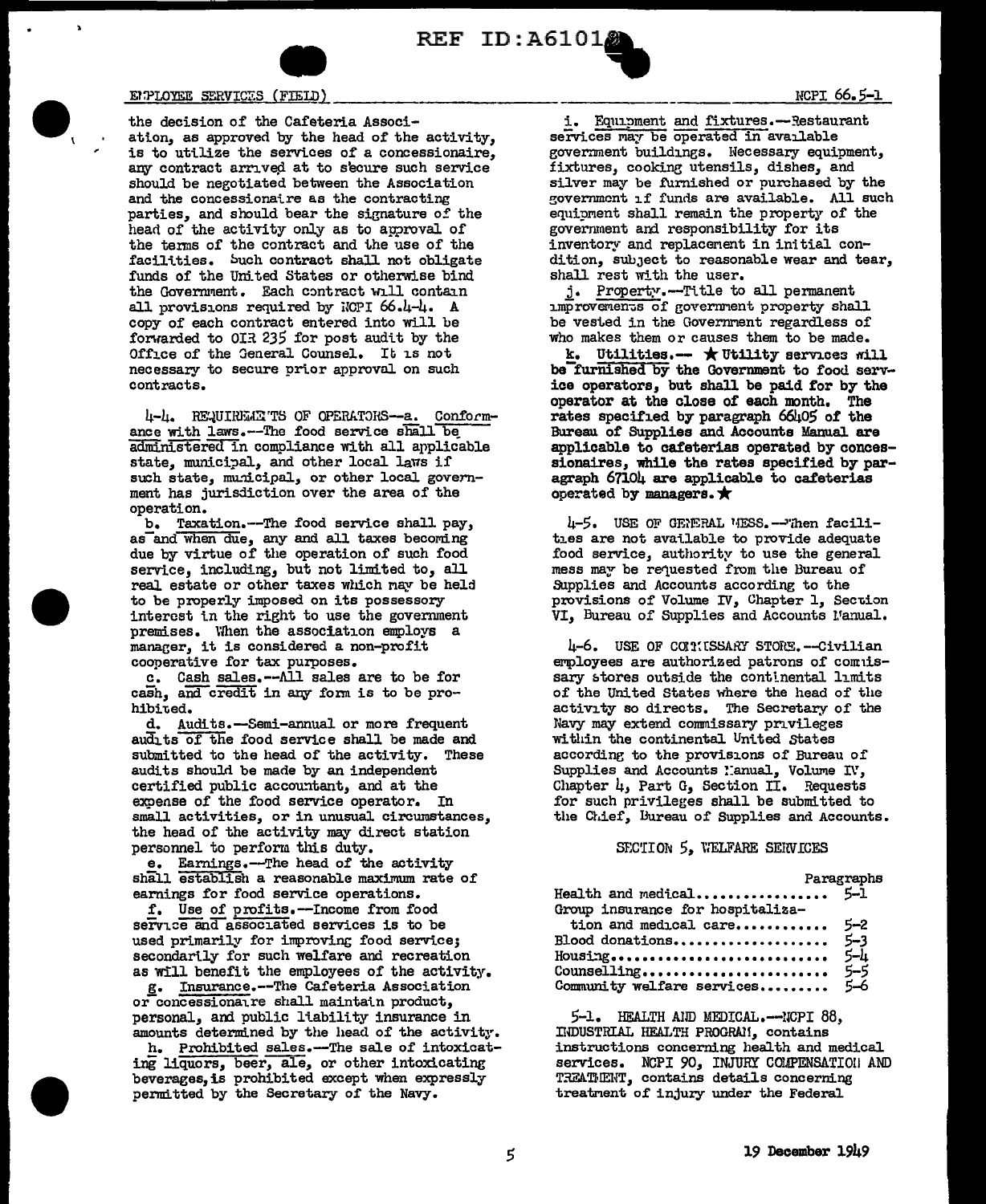

REF ID:A61019

Employees' Compensation Act, as anended.

5-2. GROUP INSURANCE FOR HOSPITALIZATION AND MEDICAL CARE.--- a. General statement.--It is recognized that employees may wish to purchase group insurance for hospitalization and medical care. It is not the policy of the Navy Department to recommend any specific insurance policies or companies. Management, however, should be able to provide information and assistance as to the types of plans offered by various reliable companies and organizations. Such assistance will make it possible for employees to select the most satisfactory plans for their specific needs.

b. Collections.--For policy on collections of premiums see NCPI 215.

5-3. BLOOD DONATIONS.--a. General statement.--Heads of naval activities are encouraged to support and publicize the Blood Donor Programs by appealing to employees to become regular blood donors.

b. Time off for donors.--Employees will be excused from work to donate blood according to the provisions of NCPI 105.8-1.

c. Space and transportation. -- Activities with a large number of personnel may assign and reserve space at the activities for Lobile Units to accommodate donors at regular intervals, thus reducing the time necessary for donors to be absent from duty. Activities that find it impractical to accommodate Mobile Units may furnish transportation to groups of volunteers reporting to the places designated for donations.

5-4. HOUSING. -- To provide an effective advisory housing service where necessary, lists of vacant houses, apartments and rooms should be currently maintained and contacts established with the local housing center, landlords and other sources of rental listings. Liaison with local housing authorities in regard to upkeep, repairs and ceilings on rental properthes is also desirable in order that employees may secure advice on problems and difficulties which may arise in connection with their tenancy.

5-5. COUNSELLING. - a. General statement. --Naval activities find, in their daily operations, that the productive output of employees is, at times, disturbed by employee problems of a personal nature. Such problems may be of a<br>social, domestic, financial, legal, economic,<br>medical, or other nature. If the disturbing problems arise out of employees' working situations they normally should be handled by the immediate supervisors. The primary management responsibility for the solution of problems growing out of the working situation, such as personal adjustment to the job, rests with line supervision. In unusual cases, line supervision may request guidance and assistance from the Industrial

# NAVY CIVILIAN PERSONNEL INSTRUCTIONS

Relations Office. On the other hand, employees with personal problems not related to the job, although they may interfere with productive output, should be referred by naval activities to appropriate community agencies for assistance. It should be borne in mind that the primary responsibility for handling personal problems is that of the employee himself. The Department, therefore, in general considers its counselling service to consist of those functions in the Industrial Relations Office concerned with the foregoing management responsibilities.

b. Functions.--The counselling service normally is responsible for:

- (1) Consulting with line supervision and providing assistance on problems of personal adjustment to the job.
- (2) Referring employees with personal problems not related to the working situation to appropriate community agencies and resources.
- (3) Haintaining contact with local welfare agencies, medical officers, educational institutions, public officials, etc., to secure complete information as to services available to employees
- $(4)$  laking information available to employees concerning the welfare resources of the community.
- (5) Analyzing employee needs for the purpose of recommending such action as appears necessary.

5-6. COMUNITY UELFARE SERVICES. -- a. Community campaigns.-Fund-raising campaigns among civilian employees for subscription to public or private welfare agencies are regulated by NCPI 215.

b. Special services.--Naval activities should be able to provide, for employees in need, current information about local community welfare agencies and services.

## SECTION 6, FINAI CIAL SERVICES

|                             | Paragraphs |
|-----------------------------|------------|
| Credit unions 6-1           |            |
| Banking facilities $6-2$    |            |
| Income tax service $6-3$    |            |
| Utility bill payments 6-4   |            |
| Overseas life insurance 6-5 |            |

6-1. CREDIT UNIONS.--a. Organization.--A credit union may be organized under a Federal charter or under a charter issued by the state in which the activity is located. Federal-chartered unions are under the supervision of the Bureau of Federal Credit Unions, Federal Security Agency. Information concerning the organi-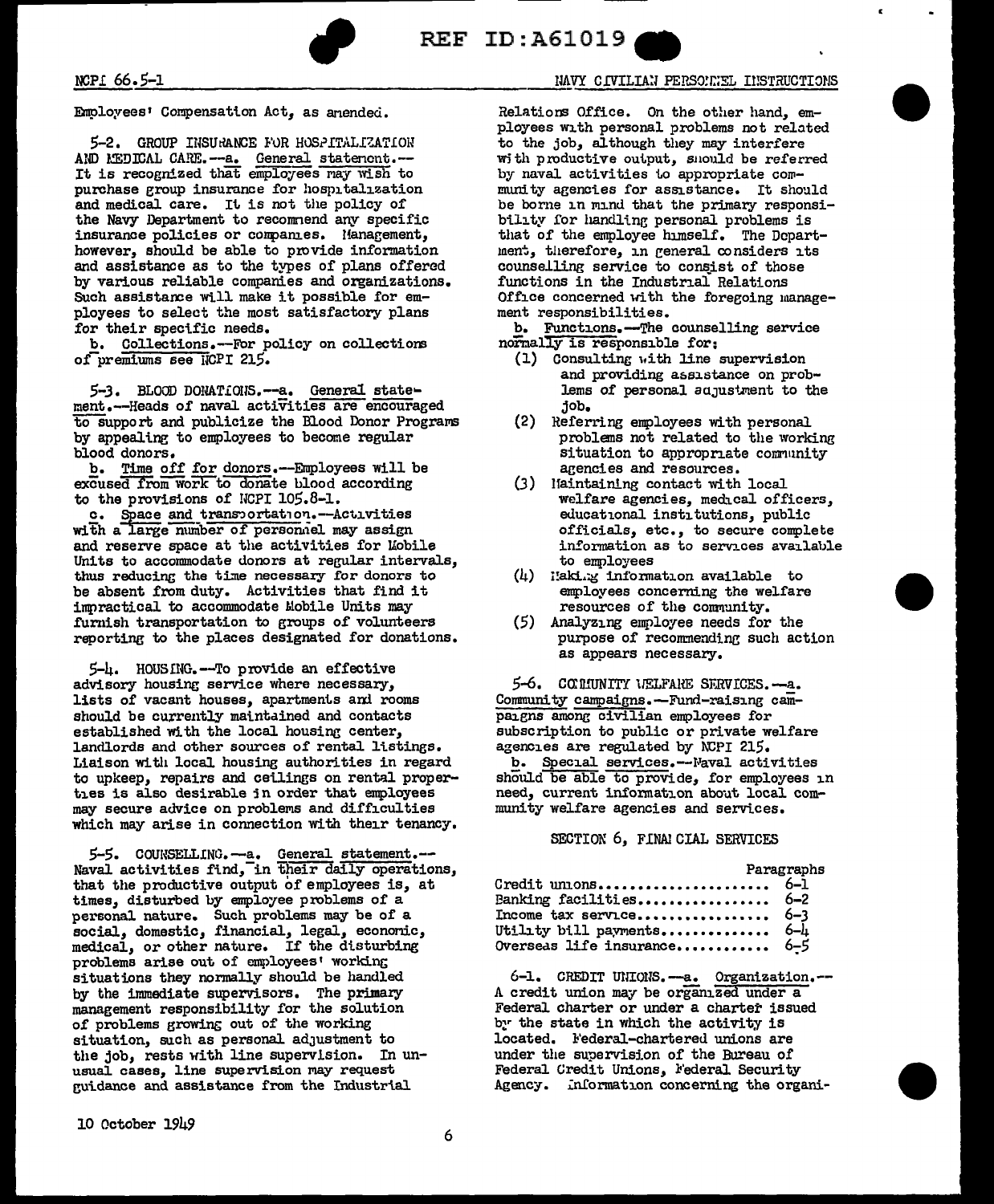### EMPLOYEE SERVICES ( $v_{\text{L}}$ )

 $\overline{\phantom{a}}$ 

•

•

•

zation and operation or such unions may be obtained from the regional offices, or the central office of that agency in Washington, D. C.: information concerning state-chartered  $\overline{I}$ unions from the appropriate state agency. The ability of a credit union to attain a sound financial status and provide funds for the borrowing members is dependent on its success in attracting savings from both borrowing and non-borrowing members. This cannot generally be accomplished when the field of prospective members is limited to relatively small numbers of employees. It is the experience of credit unions that the larger the membership, with resulting Wider possibilities for balanced membership of non-borrowing and borrowing depositors, the more favorable are the possibilities of attaining a dividend-paying basis.

b. Management assistance.-A representative of the head of the activity should be designated as liaison between the board of directors of the credit union and top mahagement, This representative should be able to give or assist in securing sound financial advice, recommend acceptable practices of good management, and keep informed of the financial soundness of the organization. In addition, management should provide suitable office space for the transaction of credit union business, grant space in employee publications, permit use of bulletin boards for promotional or informational purposes, and allow -the use of other appropriate facilities of the naval activity to further the aims of the organization.

c. Handling of credit union funds.-Consonant with the provisions of paragraph 2-4 of this Instruction, disbursing officers and their deputies are prohibited from handling credit union funds,

d. Time for conducting business.-Care should be exercised that the transaction of credit union business is not pennitted to impede production, and credit union officials should be instructed that their business be so conducted as not to interfere with regular duties, Interpretation of what constitutes such interference is for detemination by the head of the activity. For instructions regarding collections see NCPI 21S.

6-2. BANKING FACILITIES.--a., General statement.--Banking facilities are limited to large establishments and activities in isolated or restricted areas where adequate banking facilities are not otherwise available.

b, Requests for banking facilities.--Requests should be addressed to the Secretary of the Navy, Office of the Fiscal Director, via the management bureau. If the need for a bank is established, the cooperation and assistance of the Department of the Treasury will be invited and negotiation<br>for a branch bank will be instigated. Activities for a branch bank will be instigated. Activities are not to deal independently with local banks.

c. Check cashing service.-If an activity

desires to uti1ize the services of the

REF ID: A61019

Disbursing Officer qr a bank for the purpose of cashing employee pay checks, the prior approval of the Office of the Fiscal Director, Navy Department, Washington 25, D. c., must be secured, In the event an activity decides that the matter of cashing employee pay checks can be handled through the cafeteria or similar service, local arrangements may be made with the management of that service.

6-3. INCOME TAX SERVICE. -- Prior to the time of payment of income tax or the preparation of estimates, advisory service may be established to assist employees. The local Internal Revenue Service can render assistance in the es- tablishment of the service and may lend expert interviewers for short periods of time.

6-4. UTILITY BILL PAYMENTS. -- Payment of gas, light, telephone and water bills frequently presents a problem to employees, Arrangements for the payment of utility<br>bills on the premises of a shore establishment may save considerable man-hours.

*6-5.* OVERSFAS LIFE DiSURANCE.--a. Overseas life insurance is available to American citizen employees of the Naval Establishment serving outside the continental. limits of the United States, those in training for or awaiting transportation for duties abroad, and supervisory or administrative employees in the United States who in the normal course of their duties are required to make trips abroad, *<sup>A</sup>*salary allotment may be made to cover payment of this insurance as provided in group life insurance plan providing over-<br>seas coverage should write directly to the War Agencies Employees Protective Association, 1040 Washington Building, 15th Street and New York Avenue. Washington *5,* D, C,

### SECTION 7, RECREATION SERVICES

### **Paragraphs**

| General statement       | $7 - 1$ |
|-------------------------|---------|
| Recreation associations | $7 - 2$ |
| Isolated stations and   |         |
| overseas areas          | -7-3    |

7-1. GENERAL STATEMENT.-The Department of the Navy recognizes the need for individual employees and groups of employees to participate in recreation activities, The extent to which recreation and entertainment activities